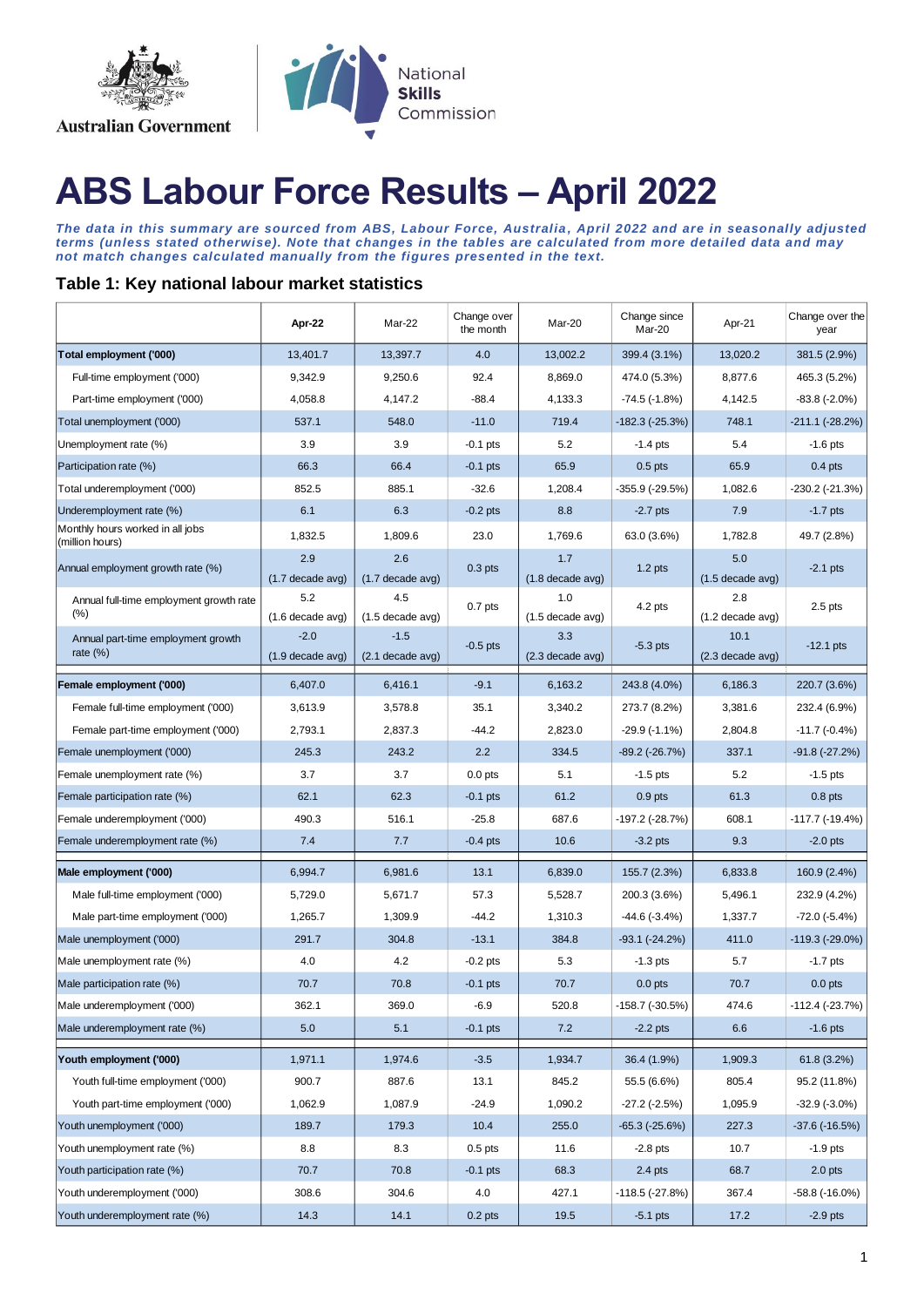# **OVERVIEW**

Seasonally adjusted **employment** increased by 4,000 over the month, to stand at a record high of 13,401,700 in April 2022. Employment is now 399,400 (or 3.1 per cent) above the level recorded in March 2020 (the month that Australia recorded its 100th COVID-19 case).

**Full-time employment** rose by 92,400 (or 1.0 per cent) in April, to stand at a record high of 9,342,900, while **part-time employment** fell by 88,400 (or 2.1 per cent), to 4,058,800.

**Hours worked** increased by 23.0 million hours (or 1.3 per cent) in April, to a record high of 1,832.5 million hours.

The **unemployment rate** declined marginally over the month, to 3.9 per cent in April 2022, after the March 2022 result was revised down to 3.9 per cent. The unemployment rate has not been lower since August 1974.<sup>1</sup>

The **underemployment rate** fell by 0.2 percentage points over the month, to 6.1 per cent in April 2022, the lowest rate recorded since September 2008 and well below the 8.8 per cent recorded in March 2020.

The **participation rate** decreased by 0.1 percentage points in April, to 66.3 per cent, but is well above the 65.9 per cent recorded in March 2020.

1 In unrounded terms, the unemployment rate fell from 3.930 per cent in March 2022 to 3.853 per cent in April 2022.

## **EMPLOYMENT**

**Employment** rose by 4,000 over the month, to stand at a record high of 13,401,700 in April 2022, and is now 399,400 (or 3.1 per cent) above the level recorded in March 2020.

- **Full-time employment** increased by 92,400 (or 1.0 per cent) in April, to a record high of 9,342,900, and is 474,000 (or 5.3 per cent) above the level recorded in March 2020.
- **Part-time employment** decreased by 88,400 (or 2.1 per cent) over the month, to 4,058,800 in April 2022, and is now 74,500 (or 1.8 per cent) below the level recorded in March 2020.

**Female employment** fell by 9,100 (or 0.1 per cent) over the month, to 6,407,000 in April 2022, but remains 243,800 (or 4.0 per cent) above the level recorded in March 2020.

**Male employment** increased by 13,100 (or 0.2 per cent) over the month, to a record high of 6,994,700 in April 2022, and is now 155,700 (or 2.3 per cent) above the level recorded in March 2020.

## **HOURS WORKED**

The number of **monthly hours worked in all jobs** rose by 23.0 million hours (or 1.3 per cent) over the month, to a record high of 1,832.5 million hours in April 2022. Since March 2020, the number of monthly hours worked in all jobs has risen by 63.0 million hours (or 3.6 per cent). The increase in the number of monthly hours worked was due, in part, to a significant decrease in the number of people working zero or reduced hours over the month (of 434,400 or 86.2 per cent) due to '*bad weather or plant breakdown*' due to the flooding in New South Wales and Queensland.

The **employment to population (15 years and over) ratio** remained steady at 63.8 per cent in April 2022, the equal highest rate on record, and well above the 62.4 per cent recorded in March 2020.

#### **Chart 1: Annual employment growth (%)**



The number of people who were employed but worked reduced or zero hours due to 'own illness, injury or sick leave' rose by 164,700 (or 28.5 per cent) over the month, to 742,000 in April 2022, just below the 745,800 recorded in January 2022 (during the Omicron outbreak), and is well above the average level recorded in April over the previous seven years (of 342,900).

**Male hours worked** increased by 18.8 million hours (or 1.8 per cent) in April, to a record high of 1,057.2 million hours, and is 24.4 million hours (or 2.4 per cent) above the level recorded in March 2020.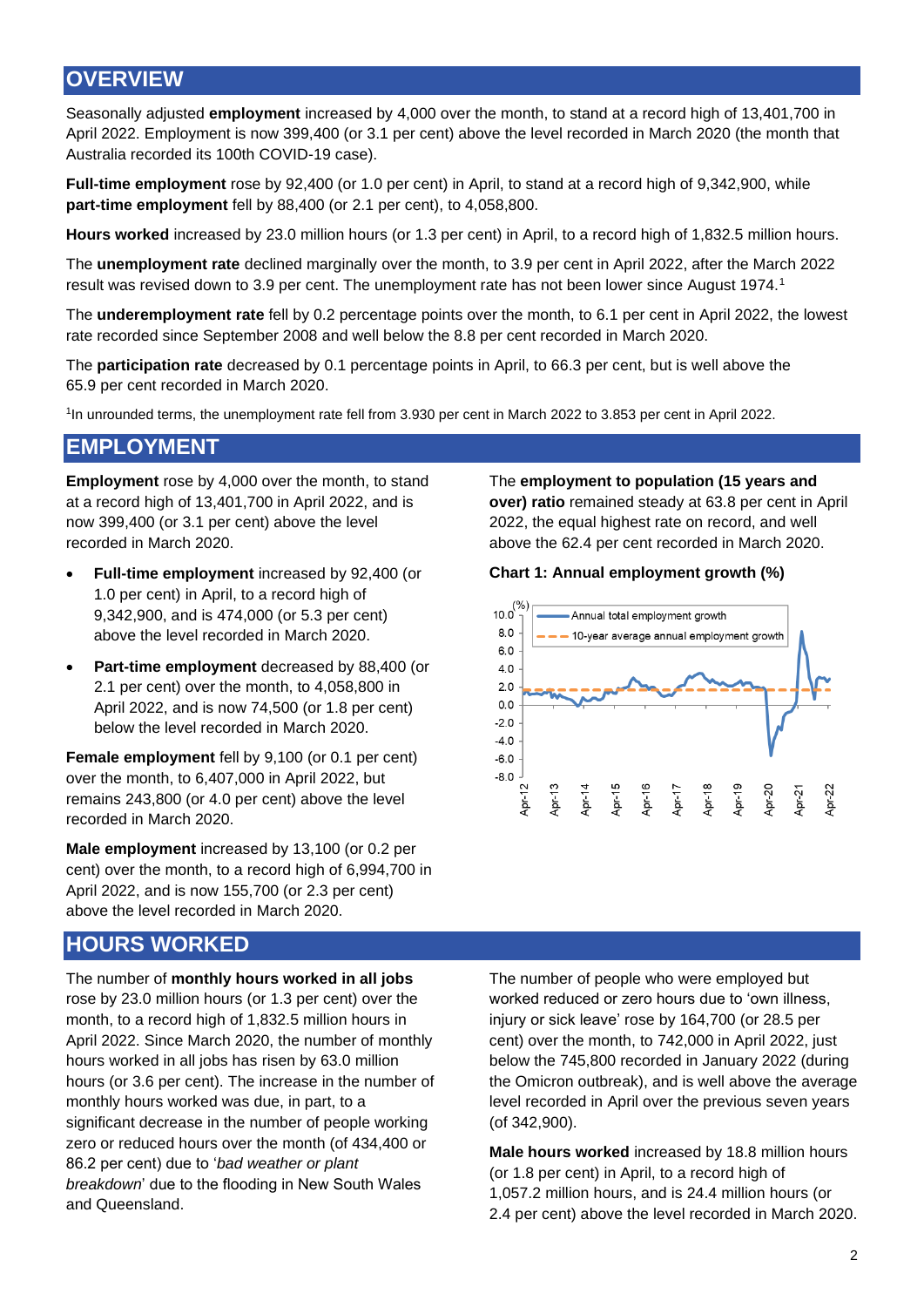**Female hours worked** rose by 4.1 million hours over the month, to 775.3 million hours in April 2022, and is 38.6 million hours (or 5.2 per cent) above the level recorded in March 2020.

Five of the states and territories recorded an increase in hours worked in April 2022, with New South Wales recording the largest increase (of 14.2 million hours or 2.5 per cent), followed by Queensland (up by 12.0 million hours or 3.3 per cent). The number of hours worked stood at a record high in Queensland (of 377.2 million hours) and Western Australia (of 204.3 million hours) in April 2022. Victoria recorded the largest decrease in hours worked (of 6.9 million hours or 1.4 per cent), followed by South Australia (down by 1.0 million hours or 0.8 per cent).

Since March 2020, all of the states and territories except for the Northern Territory have recorded an increase in hours worked, with Queensland recording the largest increase (of 25.3 million hours or 7.2 per cent), followed by New South Wales (up by

## **UNDEREMPLOYMENT**

The level of **underemployment** decreased by 32,600 (or 3.7 per cent) over the month, to 852,500 in April 2022, and is now 355,900 (or 29.5 per cent) below the level recorded in March 2020.

The **underemployment rate** fell by 0.2 percentage points over the month, to 6.1 per cent in April 2022, the lowest rate recorded since September 2008 and well below the 8.8 per cent recorded in March 2020.

The **male underemployment rate** decreased by 0.1 percentage points over the month, to 5.0 per cent in April 2022, the lowest rate recorded since September 2011 and well below the 7.2 per cent recorded in March 2020. The **female underemployment rate** decreased from 7.7 per cent in March 2022, to 7.4 in April 2022, the lowest rate

## **UNEMPLOYMENT**

**Unemployment** decreased by 11,000 (or 2.0 per cent) over the month, to 537,100 in April 2022, and is 182,300 (or 25.3 per cent) below the level recorded in March 2020.

The **unemployment rate** declined marginally over the month, to 3.9 per cent in April 2022, after the March 2022 result was revised down to 3.9 per cent. The unemployment rate has not been lower since August 1974.

The **female unemployment rate** remained at 3.7 per cent for a second month, the lowest rate recorded since May 1974 and well below the 5.1 per cent recorded in March 2020. The **male unemployment rate** fell by 0.2 percentage points over the month, to 4.0 per cent in April 2022, the

13.7 million hours or 2.4 per cent) and Western Australia (up by 11.8 million hours or 6.1 per cent). On the other hand, the number of hours worked in the Northern Territory has fallen by 0.1 million hours (or 0.4 per cent) since March 2020.





recorded since May 1991, and is well below the 10.6 per cent recorded in March 2020.

#### **Chart 3: Underemployment rate by gender (%)**



lowest rate recorded since October 2008, and is well below the 5.3 per cent recorded in March 2020.

#### **Chart 4: Unemployment rate by gender (%)**

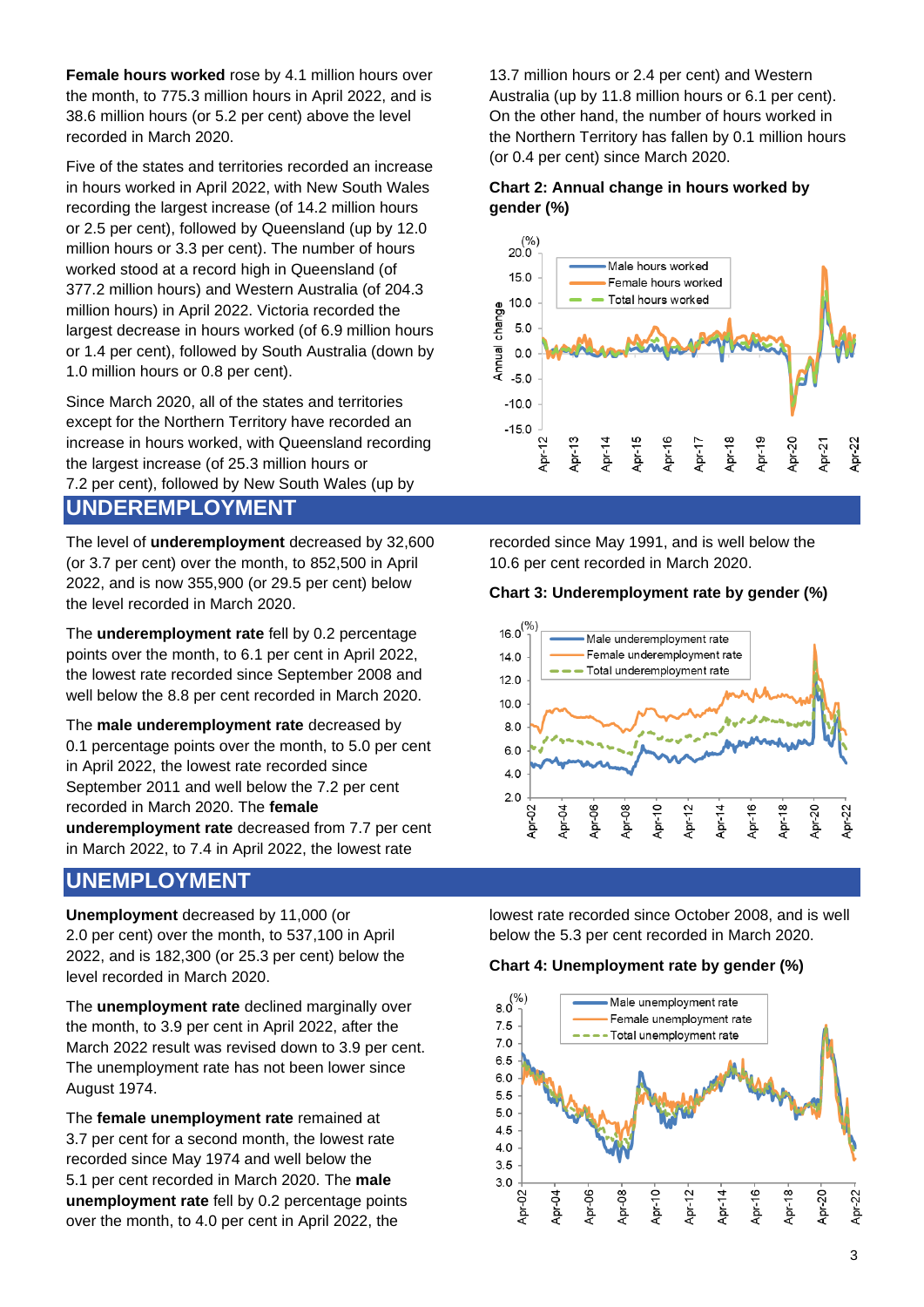# **PARTICIPATION**

The **labour force participation rate** decreased from 66.4 per cent in March 2022 to 66.3 per cent in April 2022, but remains above the 65.9 per cent recorded in March 2020.

The **female participation rate** fell from 62.3 per cent in March 2022 to 62.1 per cent in April 2022, but remains above the 61.2 per cent recorded in March 2020.

The **male participation rate** also fell over the month, by 0.1 percentage points, to 70.7 per cent in April 2022, and is equal to the rate recorded in March 2020.

# **YOUTH (15-24 YEARS)**

The level of **youth employment** decreased by 3,500 (or 0.2 per cent) over the month, to 1,971,100 in April 2022, but remains 36,400 (or 1.9 per cent) above the level recorded in March 2020.

The **youth unemployment rate** increased, from 8.3 per cent in March 2022, to 8.8 per cent in April 2022, but remains 2.8 percentage points below the 11.6 per cent recorded in March 2020.

The **youth participation rate** fell by 0.1 percentage points over the month, to 70.7 per cent in April 2022, but remains 2.4 percentage points above the rate recorded in March 2020.

The **youth underemployment rate** increased by 0.2 percentage points over the month, to 14.3 per cent in April 2022, but remains well below the 19.5 per cent recorded in March 2020.

## **STATES AND TERRITORIES**

**Table 2: Key labour market indicators by state and territory (%)**

| Employment ('000)                   |          |         |                |                        |         | Unemployment rate (%) |        |        | Participation rate (%) |        |        |
|-------------------------------------|----------|---------|----------------|------------------------|---------|-----------------------|--------|--------|------------------------|--------|--------|
|                                     | Apr-22   |         | Monthly change | Change since<br>Mar-20 |         | Mar-20                | Mar-22 | Apr-22 | Mar-20                 | Mar-22 | Apr-22 |
| <b>New South Wales</b>              | 4,221.0  | 6.6     | 0.2%           | 94.1                   | 2.3%    | 4.9                   | 3.9    | 3.5    | 65.4                   | 65.5   | 65.2   |
| Victoria                            | 3,497.1  | 11.6    | 0.3%           | 53.7                   | 1.6%    | 5.2                   | 4.0    | 4.2    | 66.4                   | 67.0   | 67.4   |
| Queensland                          | 2,706.2  | $-14.8$ | $-0.5%$        | 145.5                  | 5.7%    | 5.8                   | 4.0    | 4.5    | 65.5                   | 66.6   | 66.5   |
| South Australia                     | 878.8    | $-5.0$  | $-0.6%$        | 20.2                   | 2.4%    | 6.3                   | 4.9    | 4.5    | 63.0                   | 63.5   | 62.8   |
| Western Australia                   | 1,463.9  | $-1.9$  | $-0.1%$        | 84.8                   | 6.1%    | 5.6                   | 3.4    | 2.9    | 68.3                   | 69.8   | 69.3   |
| Tasmania                            | 260.7    | $-1.2$  | $-0.5%$        | 2.5                    | 1.0%    | 5.0                   | 4.4    | 3.8    | 61.0                   | 61.0   | 60.2   |
| <b>Northern Territory</b>           | 134.0    | 2.9     | 2.2%           | $-1.8$                 | $-1.3%$ | 5.1                   | 4.0    | 4.1    | 75.7                   | 72.0   | 73.7   |
| <b>Australian Capital Territory</b> | 234.5    | $-0.3$  | $-0.1%$        | $-4.5$                 | $-1.9%$ | 3.2                   | 3.4    | 3.1    | 72.2                   | 71.1   | 70.7   |
| <b>Australia</b>                    | 13,401.7 | 4.0     | 0.0%           | 399.4                  | 3.1%    | 5.2                   | 3.9    | 3.9    | 65.9                   | 66.4   | 66.3   |

Data are in *seasonally adjusted* terms.

**Chart 5: Participation rate by gender (%)**



**Chart 6: Youth and total unemployment rate (%)**